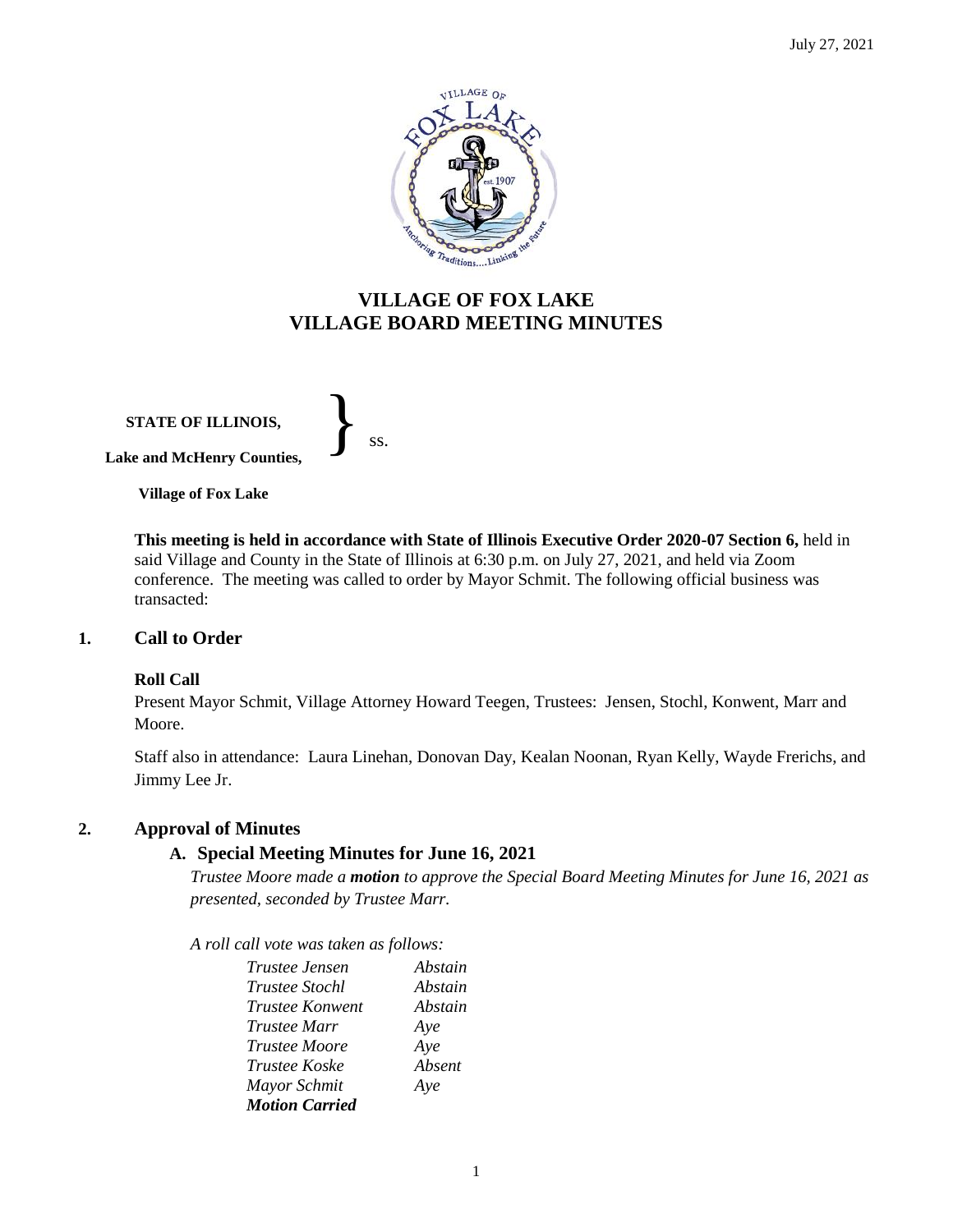# **B. Village Board Meeting Minutes for July 13, 2021**

*Trustee Konwent made a motion to approve the Village Board Meeting Minutes for July 13, 2021 as presented, seconded by Trustee Moore.* 

*New guidelines state that all votes must be taken via roll call vote in order to record all individual responses.* 

# *A roll call vote was taken as follows:*

| Trustee Jensen        | Aye    |
|-----------------------|--------|
| <i>Trustee Stochl</i> | Aye    |
| Trustee Konwent       | Aye    |
| <i>Trustee Marr</i>   | Aye    |
| <i>Trustee Moore</i>  | Aye    |
| Trustee Koske         | Absent |
| <b>Motion Carried</b> |        |

# **3. Approval of the Warrant**

*Trustee Konwent made a motion to approve the Expenditures/Warrants/Transfers for July 27, 2021 in the amount of \$780,128.68, Seconded by Trustee Jensen.*

> *A roll call vote was taken as follows: Trustee Jensen Aye Trustee Stochl Aye Trustee Konwent Aye Trustee Marr Aye Trustee Moore Aye Trustee Koske Absent Motion Carried*

# **4. Special Business (Appointments, Swearing In Ceremonies, Proclamations)**

## **A. Proclamation for Agnes Micic**

*Mayor Schmit recognized Agnes Micic for her years of service on the Fox Lake Police Department. She is the first female retiring in Village history. Agnes was not in attendance but Chief Lee will present her proclamation Thursday, on behalf of the Mayor. Mayor Schmit and the Board pass along their best wishes to Agnes.* 

## **5. Village President's Report**

## **A. Illinois Municipal League**

*Mayor Schmit the Illinois Municipal League is being held on September 24th. There is no budget for a hotel stay. Ashley will send email invitations to the Board. There will be reimbursements for train fare.* 

## **B. Park Expansion Outline**

*Mayor provided the Board with the outline. He said it is a working document to get conversation started. The expansion outline will go before the Parks planning team and the Development planning team. The Board will have an opportunity to put input into the plan. The Primary is normally held in March and the General Election will be in November. However, Illinois Primaries are being pushed back to June. Mayor wants the Park Expansion to go to referendum for public to vote on it.*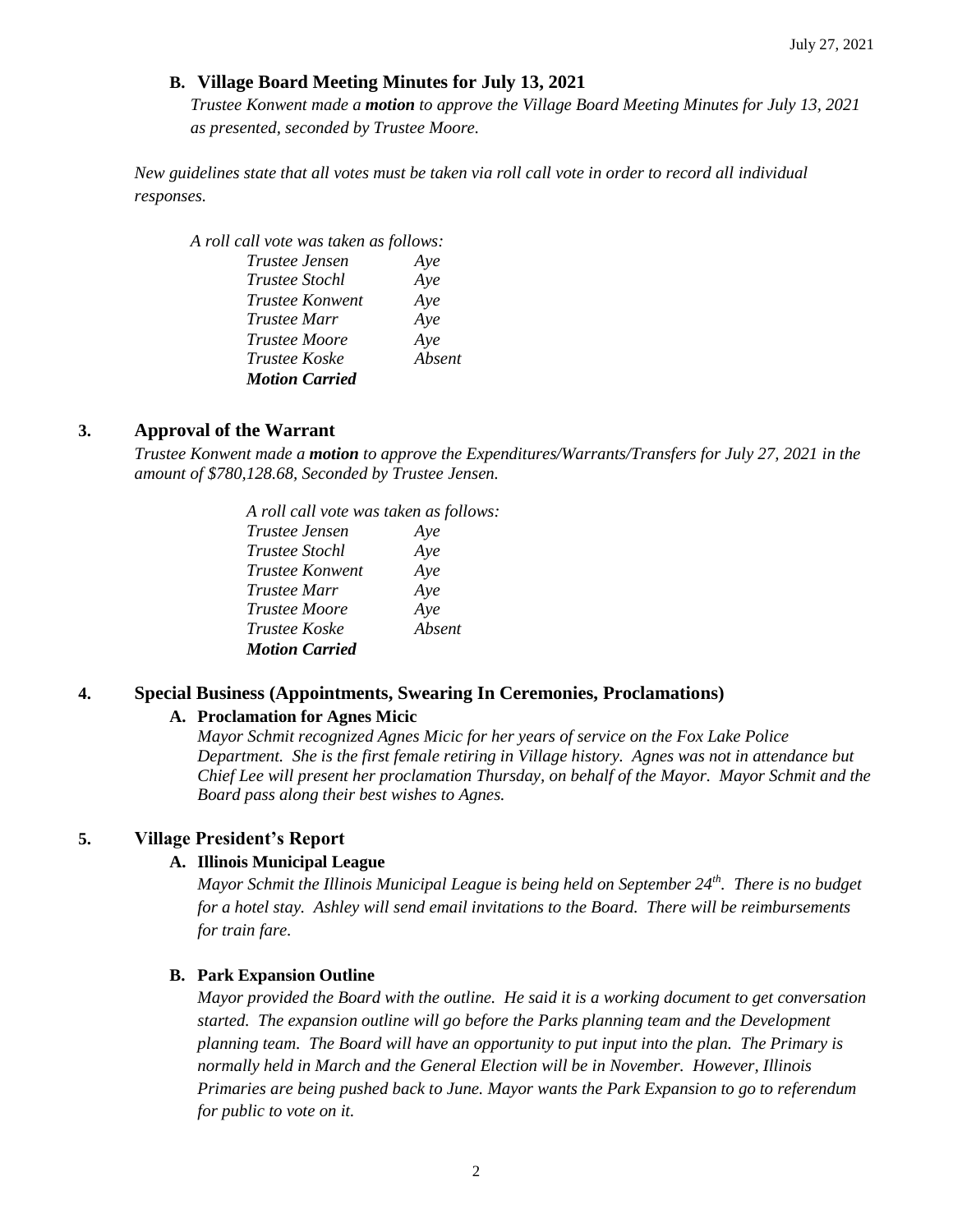- **6. Village Administrator's Report** *There is none.*
- **7. Village Attorney Report** *There is none.*
- **8. Village Treasurer's Report**

*There is none.* 

# **9. Preliminary Audience Comments (on Agenda Items Only)**

*Dr. Carol Szynal is concerned about the music permit increase to 25 permits. She purchased a home in Fox Lake with the hope of retiring there with her disabled adult daughter. She found her dream home in Fox Lake. She is pleased with the local businesses, farmers market, etc.…Carol understood she was purchasing a home near a bar, but there were ordinances in place to protect homeowners while coexisting with nearby business. By the end of Summer 2020, she was considering selling her home due to the noise coming from Fam's. She believes they disregard the 15-permit limit. There is loud and disruptive DJ music, loud crowds, drunkenness, excessive trash and boat noise. She reviewed the Village rules and contacted Donovan who directed her to Mayor Schmit and Chief Lee. Carol doesn't believe the additional permits are warranted. She requests the Board review calls for police intervention from 2020. Residents nearby don't have any weekends without music. She thanked the Board for their time.* 

# **10. Motion to Recess to Committee of the Whole Meeting**

*Trustee Konwent made a motion to recess to the Committee of the Whole, seconded by Trustee Jensen.* 

| A roll call vote was taken as follows: |        |
|----------------------------------------|--------|
| Trustee Jensen                         | Aye    |
| <i>Trustee Stochl</i>                  | Aye    |
| Trustee Konwent                        | Aye    |
| <i>Trustee Marr</i>                    | Aye    |
| <i>Trustee Moore</i>                   | Aye    |
| Trustee Koske                          | Absent |
| <b>Motion Carried</b>                  |        |

## **A. Strategic Planning Team Reports**

*Laura said the Bloody Mary Trail ends August 1st. Participants should turn their cards in to be entered for a raffle prize.* 

*Mayor Schmit said a vital piece of retaining wall is backordered until the middle of August. He wants to get Nippersink paved up to businesses around Prunella's. If this gets more delayed, paving will get pushed off to next year and the businesses are suffering. He wants Kealan to get working on getting at least that section paved this year.* 

# **11. New Business (the information below taken from Agenda)**

## **A. Discussion on Lighting for Washington Street and Route 59**

*The County will do Grand Ave, Washington and Rte. 59 next year. This will cover traffic lights and straight east thru woods, sidewalks from Pug Mahone's to the doctor's office. The Village will be paying for installation of lighting and sidewalks to connect downtown with the bike path and Washington. This project will last an entire season. Mayor wants the Washington work being done simultaneously with the County project. Mayor wants to light up the bike path. Kealan said he met with engineers working with the County and they provided estimates of what it will cost the Village for their portion. The Board will have to decide if they want decorative lights or Rte.*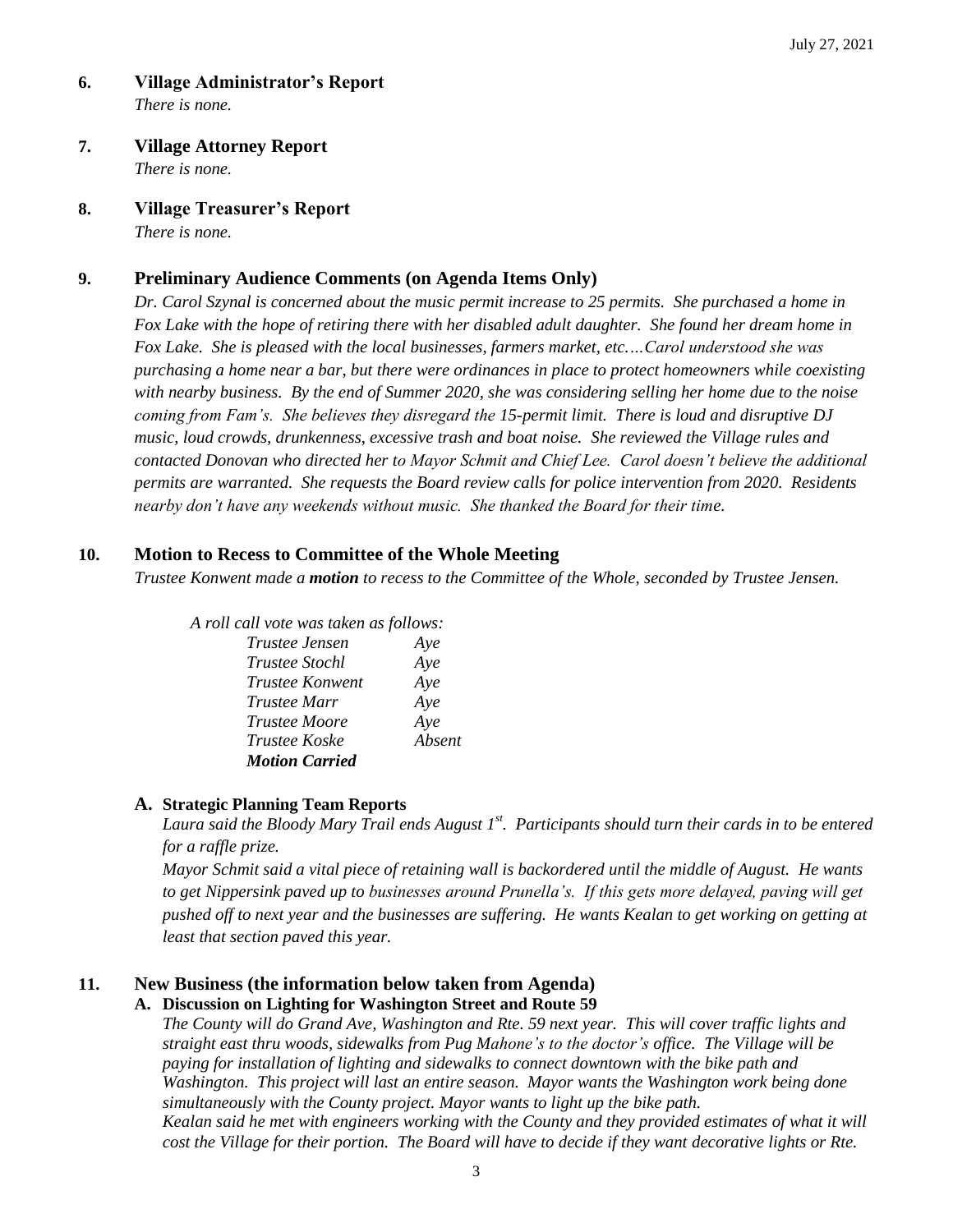*12 style cobra lights. He is looking for decision on what type of lights to install or there can also be a mixture of styles. All decorative lights will cost approximately \$631K. All cobra heads will cost an estimated \$167K. A mixture of both styles runs around \$273K. This will cover Rte. 59 around the bend to Zaza's.* 

*Trustee Jensen suggested using decorative lights on Grand Ave and the rest using cobra lights. Trustee Moore asked if infrastructure can be put in so lighting can be converted at a future date. Kealan said yes. Trustee Moore said there are a lot of businesses on Washington, but the decorative option isn't really possible right now due to pricing. One day she hopes to have all cohesive lighting all the way down Washington. Moore asked where the money would come from. Mayor said this will be part of next year's budget under Capital Improvements.*

*Board consensus is for Grand Ave decorative and the rest cobra, costing approximately \$273K. Kealan said these are rough estimate costs so far. Trustee Stochl doesn't see a big use for the lights there on Washington. It is a nice area but brighter light thru woods would be useful, to keep the area more secure. Kealan will let the engineers know that brighter lights are preferred. Trustee Marr asked if the decorative lights will be the style of those on Grand Ave, or those on Sayton. Kealan said the Grand Ave style. Trustee Marr thought Sayton Rd lights were at a discount. Kealan said they came right from manufacturer. Savings may not be huge since public works installed the ones on Sayton, instead of using a contractor. Trustee Marr said details are important to creating a cohesive look. Mayor decided to hold off and discuss this at the next board meeting.* 

## **B. Resolution 2021-R-45: A Resolution Authorizing the Mayor and Village Clerk of the Village of Fox Lake to Sign and Thereby Accept the Intergovernmental Agreement with Metra for Curb Configuration on Nippersink Blvd**

*There will be an expansion of the Metra train station on Nippersink next year. It will get built out towards the north and curb work needs to be done. This is an intergovernmental agreement. The Village will pay \$49K and Metra will reimburse the Village. Howard said later in the meeting the Board will be asked to waive the bid. The process will go as follows: Copenhaver will do the Metra station work. The Village will pay Copenhaver. Metra will then reimburse the Village.* 

#### **C. Resolution 2021-R-48: A Resolution Authorizing the Mayor of the Village of Fox Lake to Sign and Thereby Accept the Proposal from Schroeder Asphalt Services, Inc. for the Holly Avenue Project**

*There were five bids ranging from \$744K to \$1.1M. Schroeder Asphalt was the low bidder at \$744,914. This came in under the engineer's estimate. Staff is recommending approval of this bid. Work will start within a month.*

**D. Resolution 2021-R-51: A Resolution Authorizing the Mayor to Sign and Approve a Collective Bargaining Agreement Between the Village of Fox Lake and the American Federation of State, County and Municipal Employers, Council 31, Local 3905 for the Period of May 1, 2021 – April 30, 2025**

*The agreement relates to the Northwest Region water reclamation facility and was talked about in Executive Session last Board Meeting. The insurance item has been fixed. Retrospective pay will be on the next payroll should the Board approve.*

- **E. Resolution 2021-R-52: A Resolution Approving the Proposal of Evoqua Water Technologies for the Rebuild of Secondary Clarifier No. 1 at the Northwest Regional Water Reclamation Facility** *Staff recommends waiving the bid and giving to Evoqua. All components are proprietary. The parts are stainless steel and will last a lot longer.*
- **F. Resolution 2021-R-53: A Resolution Authorizing the Mayor of the Village of Fox Lake to Accept the Proposal from Copenhaver Construction for the Fox Lake Nippersink Blvd. Curb Line Revision Project**

*Relates to Resolution B.*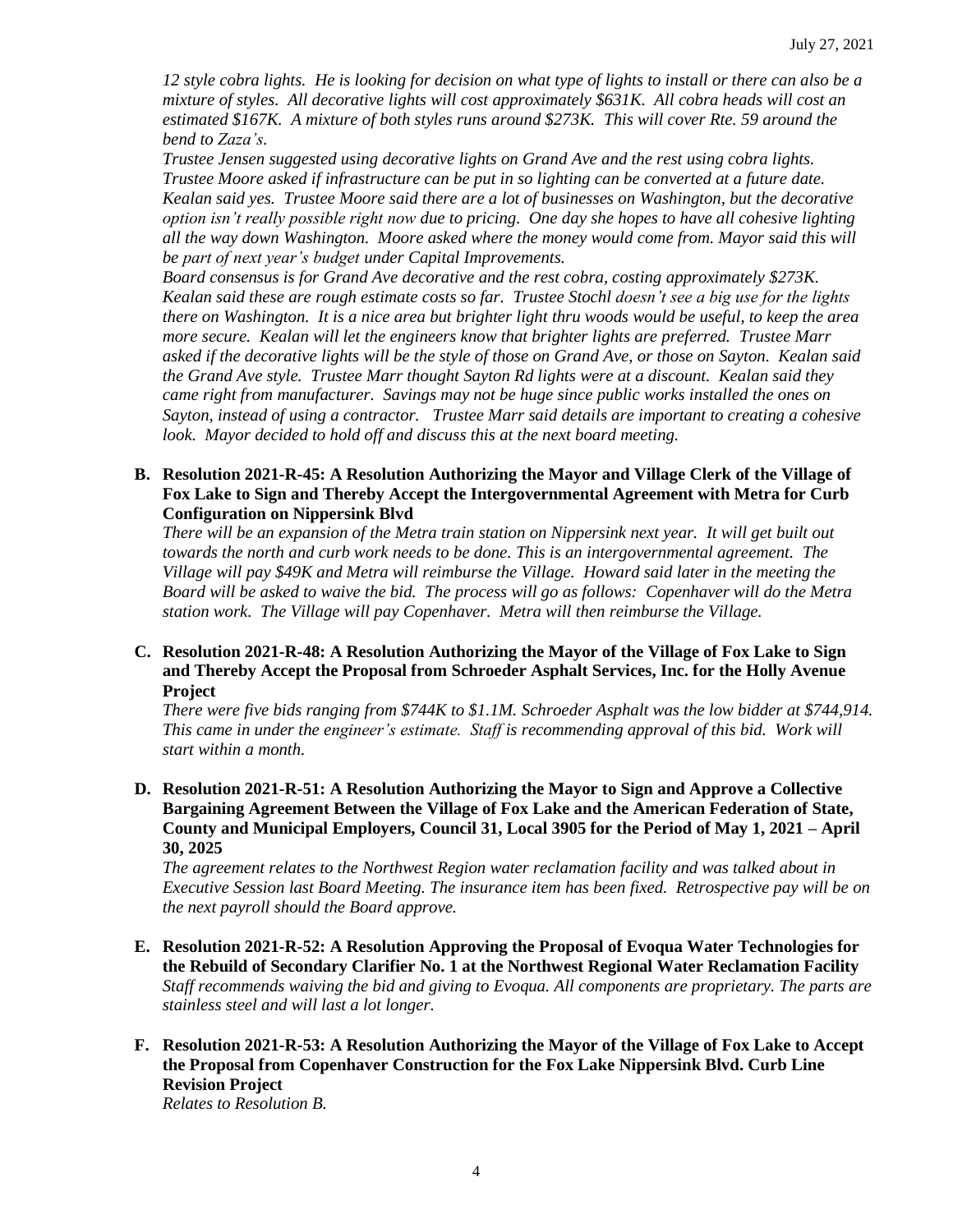**G. Ordinance 2021-16: An Ordinance Amending Sections 4-1-1-2 D 1 and 4-1-1-2 D 2 of the Village Code Related to Outdoor Live Music and Outdoor Music by Electronic Means**

*This will increase music permits to 25 permits. This will also allow solo musicians to perform up to 80 decibels instead of the current 70 decibels. If a complaint is received and an officer finds excess of 80 decibels, a violation will be issued to the owner of the establishment. Chief Lee said that part of the Ordinance is easier to control because it's a set decibel limit. Some of the loud noise residents are concerned about are coming from boats, not business. Fam's business owner has been notified and he has been telling boats to turn music down or leave. Chief Lee said officers will continue to be diligent. Over the last year, he has been trying to get some cooperation and help from Sheriff Office. Mayor mentioned the audience concerns, and if a citation is issued, what is the penalty. Will business owners pay the \$50 ticket each week? Chief said they can stop issuing the music permits. All permits must go to Chief for approval. Violations can also go to the adjudication judge for a fine up to \$750. Trustee Moore said the 25 permits is for all businesses. Some of these businesses are in more residential areas. She is in favor of trying to promote music in the downtown area but doesn't want residents to be impacted. Chief said that sound from across the lake has caused issues where people think it is noise from businesses. If voted on and passes, the Board can give Chief Lee direction on how to handle the multiple offenders and use full amount of the law. Mayor said compliance is what the Board is after, not to be punitive. Trustee Marr asked if business owners are picking up more than one permit at a time, and if they can be limited to one at a time. Chief Lee said it is more convenient if music events are pre-planned so staff can be prepared. Trustee Marr doesn't have problem with groups of permits, but once issued, if violated, can permits be revoked if already paid for. Howard said there is nothing in the current ordinance, but a business can be shut down if in continuous violation. Chief said compared with last year, Fam's has done a good job trying to reign it in. He doesn't think they're really a problem this year, but they are in control of their own destiny. If they don't control it, he won't issue permits.* 

- **H. A Motion to Approve the Raffle License Application from Lakes Region Post 703 of the American Legion to Conduct a Gun Raffle and Waive the Bond Requirement** *Annual raffle*.
- **I. A Motion to Approve the Façade Improvement Program Application for Fox River Customs located at 129 S Route 12**

*The total project will cost \$8,224. The Village can reimburse up to 50%, up to \$4K. This motion will be for the \$4K payment*

**J. A Motion to Accept the Planning and Zoning Commission's Recommendation to Approve the Special Use Permit for a Short-Term Rental at 27 N York**

*This single family, 3-bedroom home has room for 6 adults and off-street parking for two vehicles. Inspection has been completed by Inspector Turner. Staff recommends approval.* 

**K. A Motion to Ratify an Equipment Lease Agreement with TechStar American Corporation for a Lanier IM C4500 Printer**

*Waive bid. Village hall needs printer. All other Village departments use Techstar. The Administrative Department is still on Toshiba. Laura reached out to both for quotes. \$332.85 a month with Toshiba. Techstar cam in at \$208 per month.* 

## **12. Old Business**

*There is none.*

**13. Motion to Adjourn from Committee of the Whole and Reconvene Village Board Meeting** *Trustee Jensen made a motion to adjourn from Committee of the Whole and reconvene Village Board Meeting, seconded by Trustee Konwent.*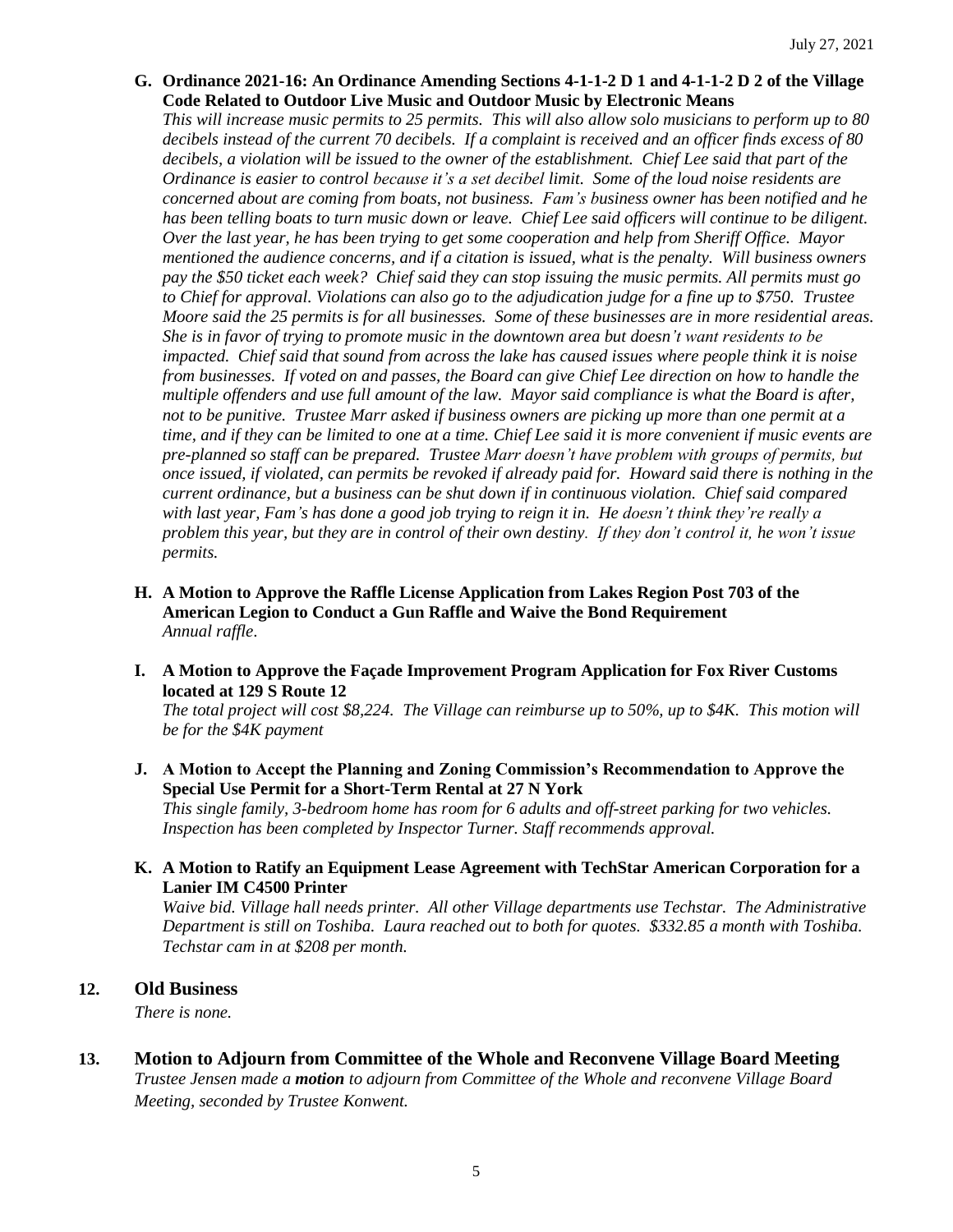*A roll call vote was taken as follows: Trustee Jensen Aye Trustee Stochl Aye Trustee Konwent Aye Trustee Marr Aye Trustee Moore Aye Trustee Koske Absent Motion Carried*

# **14. Motion to Waive the Bids for the Rebuild of Secondary Clarifier No. 1 at the NWRWRF**

*Trustee Jensen made a motion to Waive the Bids for the Rebuild of Secondary Clarifier No. 1 at the NWRWRF, seconded by Trustee Konwent.* 

*A roll call vote was taken as follows: Trustee Jensen Aye Trustee Stochl Aye Trustee Konwent Aye Trustee Marr Aye Trustee Moore Aye Trustee Koske Absent Motion Carried*

# **15. Motion to Waive the Bids for the Fox Lake Nippersink Blvd Curb Line Revision Project**

*Trustee Jensen made a motion to Waive the Bids for Fox Lake Nippersink Curb Line Revision Project, seconded by Trustee Konwent.* 

*A roll call vote was taken as follows:* 

| Trustee Jensen         | Aye    |
|------------------------|--------|
| Trustee Stochl         | Aye    |
| <b>Trustee Konwent</b> | Aye    |
| Trustee Marr           | Aye    |
| <i>Trustee Moore</i>   | Aye    |
| Trustee Koske          | Absent |
| <b>Motion Carried</b>  |        |

# **16. Motion to Waive the Bids for the Village Hall Printer Lease and Services**

*Trustee Jensen made a motion to Waive the Bids for the Village Hall Printer Lease and Services, seconded by Trustee Konwent.* 

| A roll call vote was taken as follows: |        |
|----------------------------------------|--------|
| Trustee Jensen                         | Ave    |
| Trustee Stochl                         | Aye    |
| Trustee Konwent                        | Aye    |
| <i>Trustee Marr</i>                    | Aye    |
| Trustee Moore                          | Aye    |
| Trustee Koske                          | Absent |
| <b>Motion Carried</b>                  |        |
|                                        |        |

# **17. Items to be Removed from Consent Agenda**

*There are none.*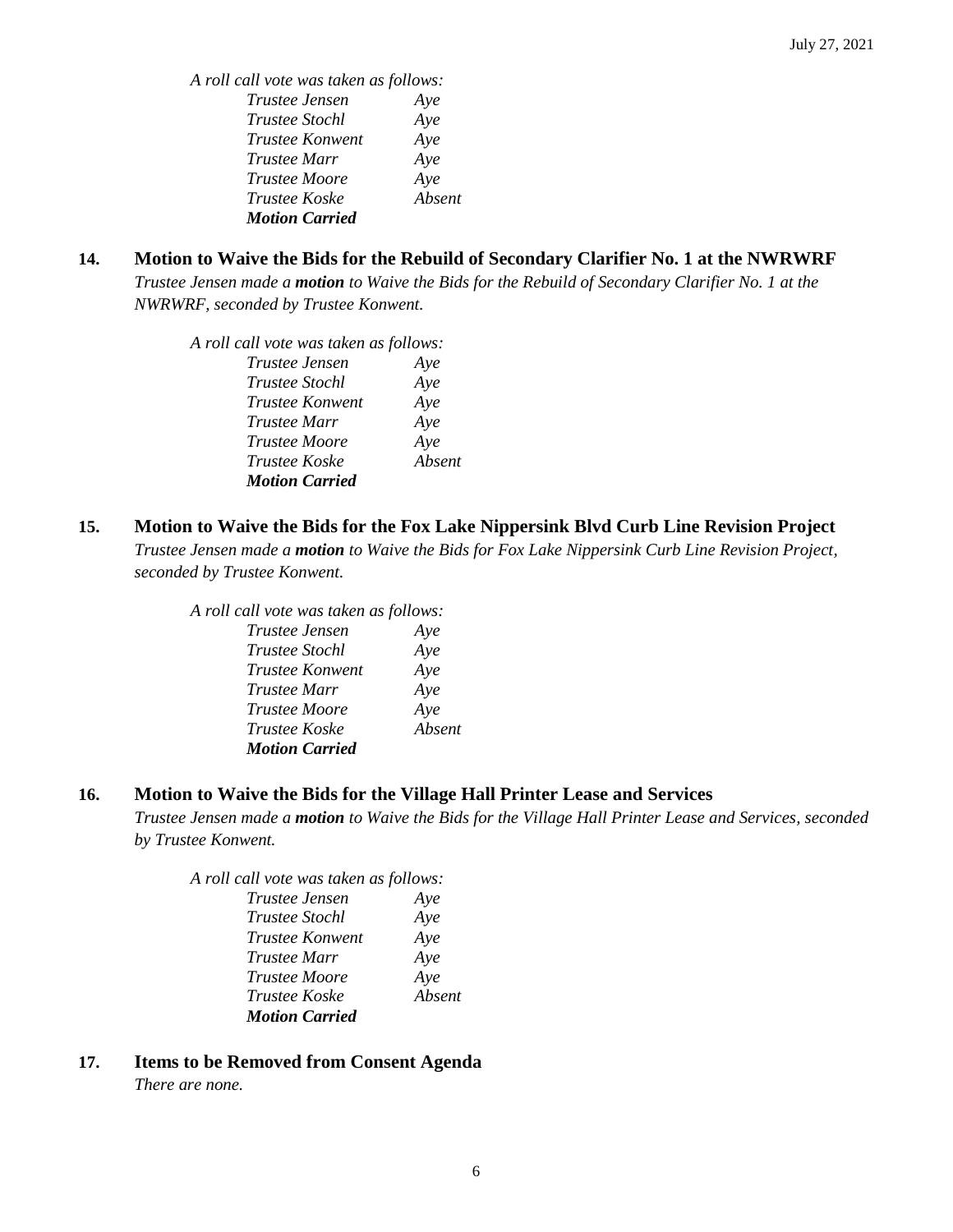# **18. Consent Agenda**

All items listed on the Consent Agenda are considered to be routine by the Village Board and will be enacted by one motion. There will be no separate discussion of these items unless a Trustee so requests, in which event the item will be removed from the general order of business and considered under the Approval of Exceptions.

# **A. Resolutions**

- 1. Resolution 2021-R-45: A Resolution Authorizing the Mayor and Village Clerk of the Village of Fox Lake to Sign and Thereby Accept the Intergovernmental Agreement with Metra for Curb Configuration on Nippersink Blvd
- 2. Resolution 2021-R-48: A Resolution Authorizing the Mayor of the Village of Fox Lake to Sign and Thereby Accept the Proposal from Schroeder Asphalt Services, Inc. for the Holly Avenue Project
- 3. Resolution 2021-R-51: A Resolution Authorizing the Mayor to Sign and Approve a Collective Bargaining Agreement Between the Village of Fox Lake and the American Federation of State, County and Municipal Employers, Council 31, Local 3905 for the Period of May 1, 2021 – April 30, 2025
- 4. Resolution 2021-R-52: A Resolution Approving the Proposal of Evoqua Water Technologies for the Rebuild of Secondary Clarifier No. 1 at the Northwest Regional Water Reclamation Facility
- 5. Resolution 2021-R-53: A Resolution Authorizing the Mayor of the Village of Fox Lake to Accept the Proposal from Copenhaver Construction for the Fox Lake Nippersink Blvd. Curb Line Revision Project

## **B. Ordinances**

1. Ordinance 2021-14: An Ordinance Amending Sections 4-1-1-2 D 1 and 4-1-1-2 D 2 of the Village Code Related to Outdoor Live Music and Outdoor Music by Electronic Means

# **C. Motions**

- 1. A Motion to Approve the Raffle License Application from Lakes Region Post 703 of the American Legion to Conduct a Gun Raffle and Waive the Bond Requirement
- 2. A Motion to Approve the Façade Improvement Program Application for Fox River Customs located at 129 S Route 12
- 3. A Motion to Accept the Planning and Zoning Commission's Recommendation to Approve the Special Use Permit for a Short-Term Rental at 27 N York
- 4. A Motion to Ratify an Equipment Lease Agreement with TechStar American Corporation for a Lanier IM C4500 Printer

*Trustee Jensen made a motion to move that items, Resolutions A 1-5, Ordinances B-1 and Motions C 1-4, be established as the Consent Agenda for this meeting by unanimous vote, seconded by Trustee Konwent.*

*A roll call vote was taken as follows:* 

| <i>Trustee Jensen</i> | Aye |
|-----------------------|-----|
| <i>Trustee Stochl</i> | Aye |
| Trustee Konwent       | Aye |
| Trustee Marr          | Aye |
| <b>Trustee Moore</b>  | Aye |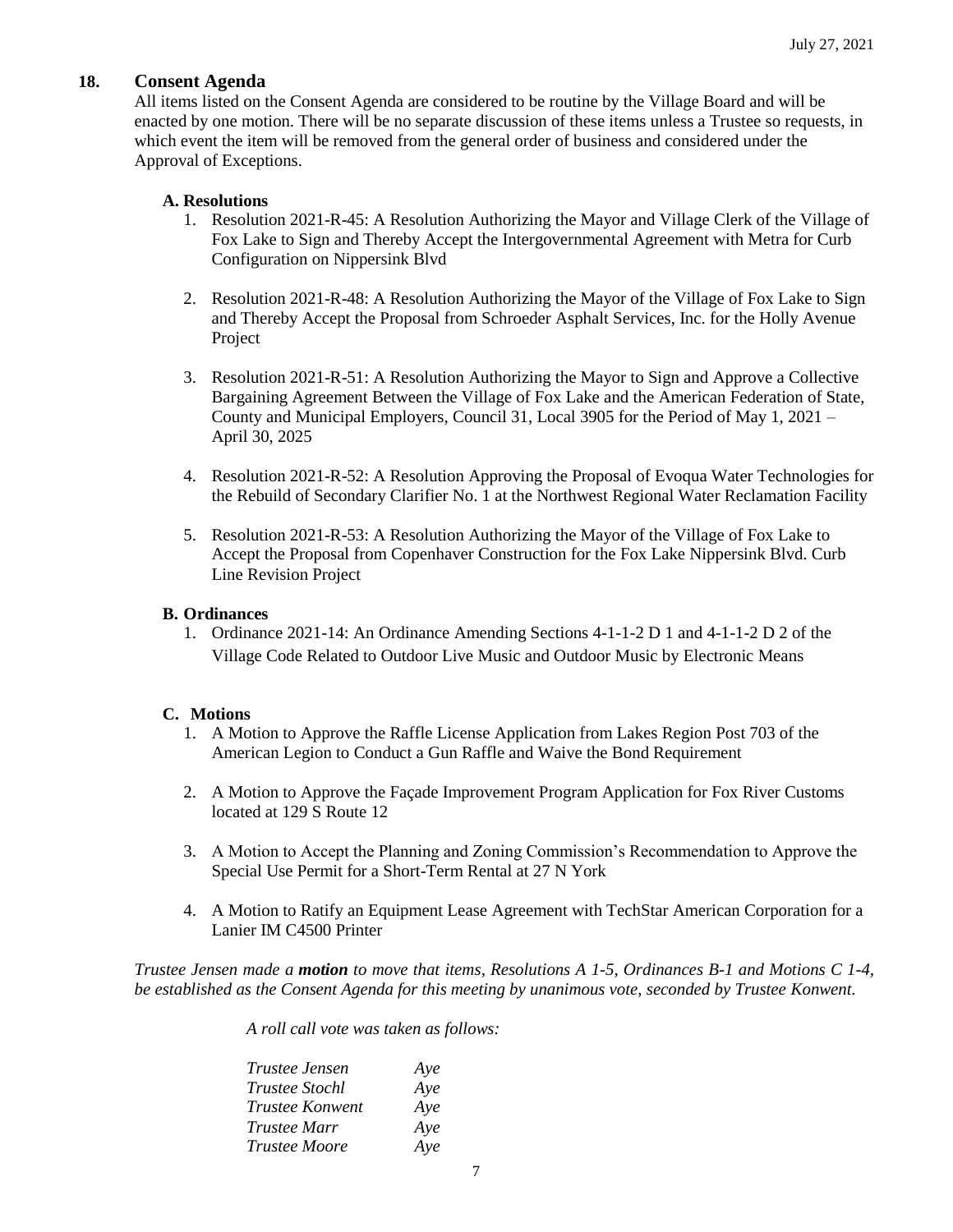*Trustee Koske Absent Motion Carried* 

*Trustee Konwent made a motion that the consent agenda as established by the prior motion be passed, seconded by Trustee Jensen.*

*A roll call vote was taken as follows:* 

| <i>Trustee Jensen</i>  | Aye    |
|------------------------|--------|
| <i>Trustee Stochl</i>  | Aye    |
| <i>Trustee Konwent</i> | Aye    |
| <i>Trustee Marr</i>    | Aye    |
| Trustee Moore          | Aye    |
| <i>Trustee Koske</i>   | Absent |
| <b>Motion Carried</b>  |        |

# **19. Approval of Exceptions**

*There are none.* 

#### **20. For the Good of the Order**

*Trustee Stochl thanked the residents who came out to participate in this evening's Board Meeting. Their comments are appreciated and heard. She encouraged them to keep attending.* 

## **21. Audience Comments**

*Larry Madison moved to Fox Lake last October. He and his wife live on North Holly. They have concern with the local establishment Hello Folks. When people drive down Holly together with the way people exit Hello Folks, they can't see each other. People walking out of Hello Folks don't look or stop, and he believes this is an accident waiting to happen. Even when he is slow driving and cautious, people step right out in front of his vehicle. He wanted to know what residents can do to seek a change for this issue. He wanted to know if then fence opening can be put at the other end of Hello Folks, creating a different walking pattern with more visibility. Mayor Schmit said it is a legit concern and he will talk with the proprietor of Hello Folks.* 

# **22. Reconvened Hearing regarding the Special Use Permit for the Property Located at 100 S. Route 12, Fox Lake, Illinois.**

*Mayor Schmit reconvened the Special Use Permit hearing. He said they are still waiting for IDOT approval. IDOT has requested further documentation which will be provided. He is hoping to reach a conclusion soon.* 

## **23. Public Comment Regarding the Special Use Permit for the Property Located at 100 S. Route 12, Fox Lake, Illinois**

*Mayor Schmit asked for public comment and there was none. Mayor Schmit closed the hearing and the 13th supplemental findings shall remain in effect until the September 14th Board Meeting.* 

# **24. Executive Session**

*There is none.*

#### **21. Adjournment**

*Trustee Stochl made a motion to adjourn the meeting at 7:41pm, seconded by Trustee Moore.*

*A roll call vote was taken as follows:*